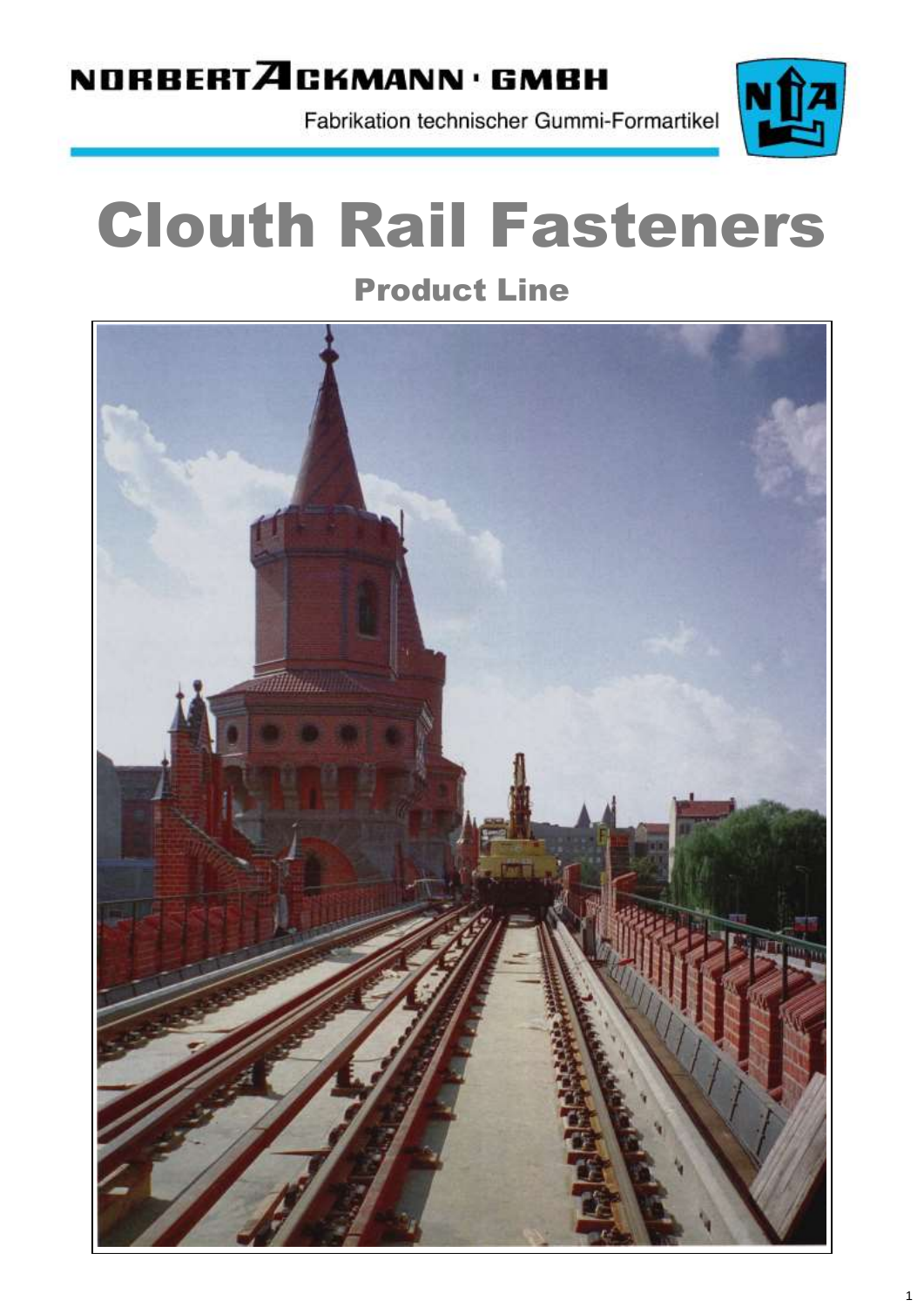#### **General**

Clouth Rail Fasteners are reliable and proven elastomer products for reducing structure-borne noise and secondary airborne noise or for providing the necessary elasticity of railway superstructures.

Our fasteners are manufactured from high quality cast iron components either bonded together by natural rubber (NR) or assembled with synthetic rubber (SBR, CR or EPDM).

Clouth Rail Fasteners can be used with different rail fastening systems according to various national standards.

The Clouth Rail Fastener types Cologne Egg®, Alternative I® and CRP® are available in diverse designs with different top plates with or without cant and, on request, lateral adjustment.

Clouth Fail fasteners have been tested according to the technical specifications of the DB AG as well as e.g. by the following testing institutes: Technical University Berlin, Technical University Munich, TÜV Rheinland, Polytechnic Institute Aachen, Bundeswehr Academy Hamburg, Unisearch Ltd. Sydney, STUVA Cologne.

The operative effectiveness of the installed rail fasteners has been confirmed through acoustic measurements by many experts and engineering offices, such as Engineering Office Uderstädt, R. Heggie Assoc., Wilson, Ihrig & Assoc., TÜV Rheinland e.V. and many others.

#### **Areas of installation:**

Resilient rail fasteners can be installed on bridges and viaducts, in tunnels and in the vicinity of vibration-sensitive buildings (in paved-in tracks, in green tracks and on concrete track slabs).

Features of the rail fasteners:

- Minimization of the superstructure height
- Reduction of the tunnel excavation costs
- Reduction of the bridge weight
- Reduction of rail wear
- Minimization of track maintenance
- Adaptable elasticity (by using different rubber compounds)
- Reduction of the dynamic stressing on the superstructure
- Saving of costly track regulation
- Maintenance-free
- Very high electrical insulation
- Long service life

Easy installation on:

- Concrete track slabs
- Concrete longitudinal plinths
- Underpoured socles
- Steel structures
- Timber sleepers

With Clouth rail fasteners there is no through-going metallic connection between rail and foundation, thus they have a high electrical insulating resistance. By using different rubber compounds, the fastener stiffness can be adapted to the individual demand. The elastomers used are highly resistant to abrasion, ageing and weathering.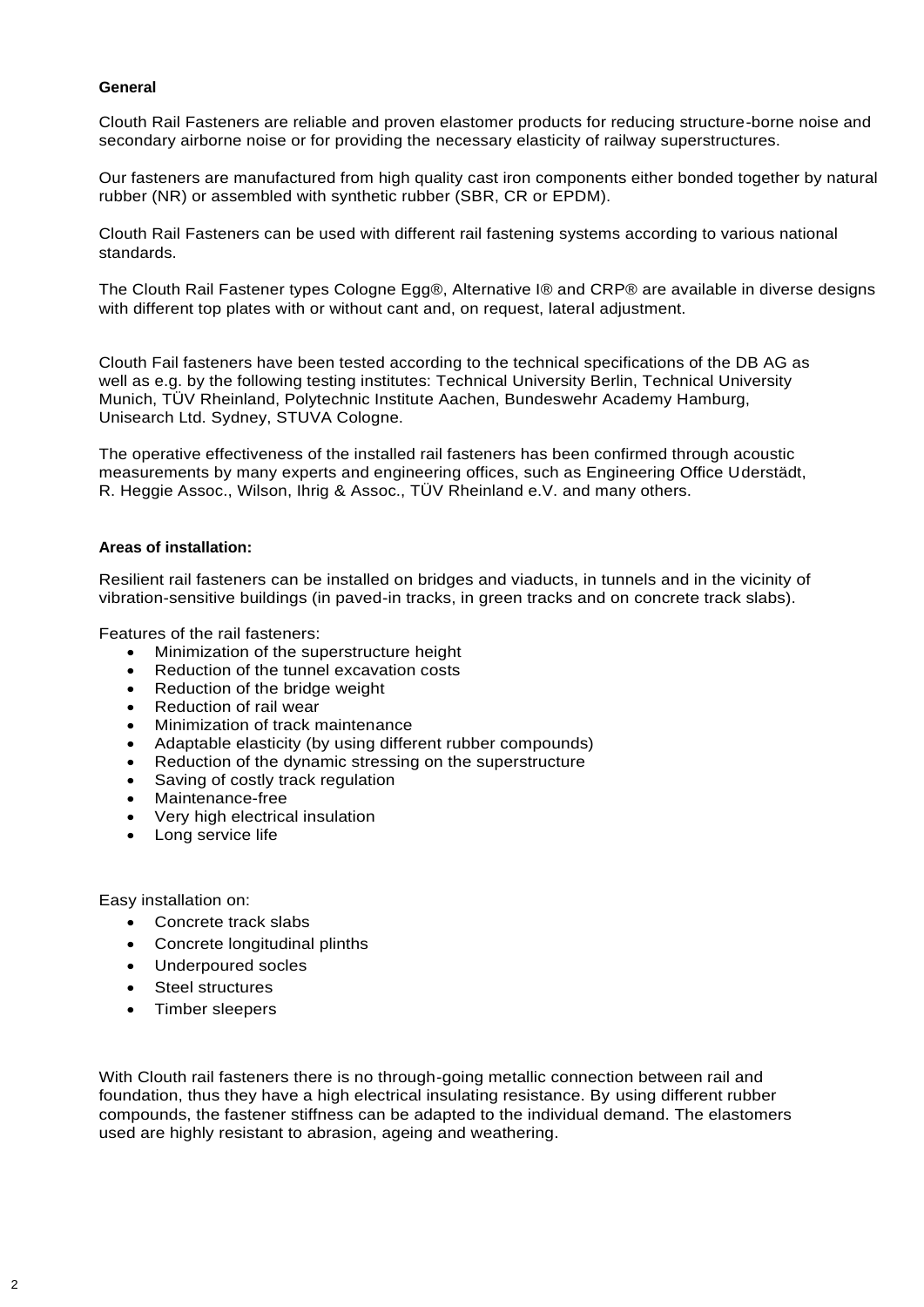

*Optimization of rubber part profiles by FEM structure analysis*



*Reaction forces in the uplift restraint of Alternativ I* 



*Isolating effect of Cologne Egg, type CF 1572 (Subway tunnel KVB/Cologne)*



*Isolating effect of Cologne Egg, type SL '052 (Subway tunnel, ANA Hotel/Sydney)*

More than 300,000 Clouth rail fasteners have been installed worldwide since 1980. 200,000 Alternative I® fasteners and over 100,000 Cologne Egg® fasteners (5,000 of them for switches) have proved their long-time performance, even under severe operating conditions. In many places these rail fasteners are now considered an indispensable part of the superstructure.

Clouth, of course, is continuously developing and optimizing its products by means of advanced calculation methods and structure analyses, such as finite element structure analysis (FEM). The knowledge so gained on theoretical models of the rubber part profiles of rail fasteners is then tested on prototypes – a prerequisite of the high quality of our products. This procedure ensures that our rail fasteners can be adapted to market requirements and are always at the forefront of today's technology.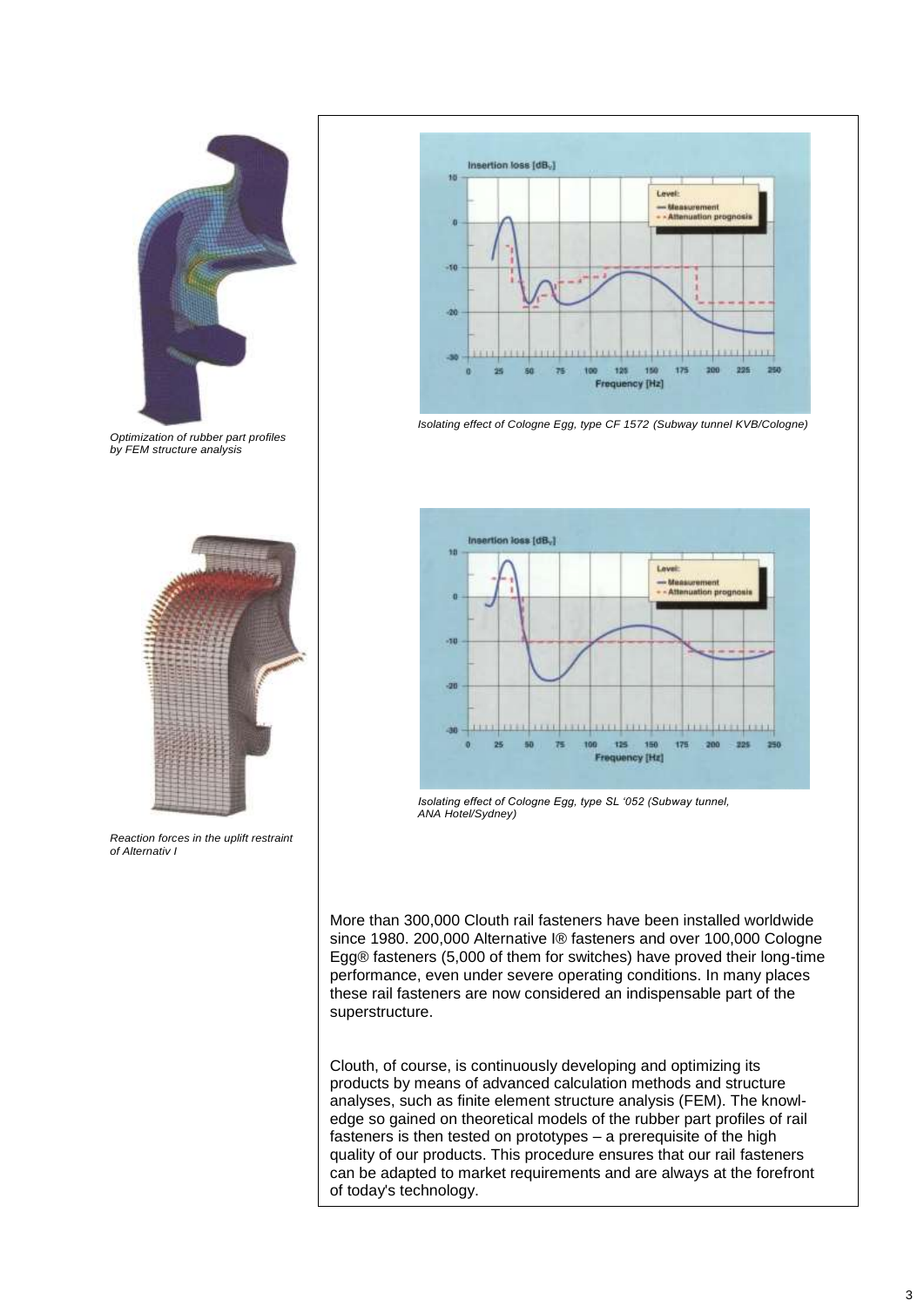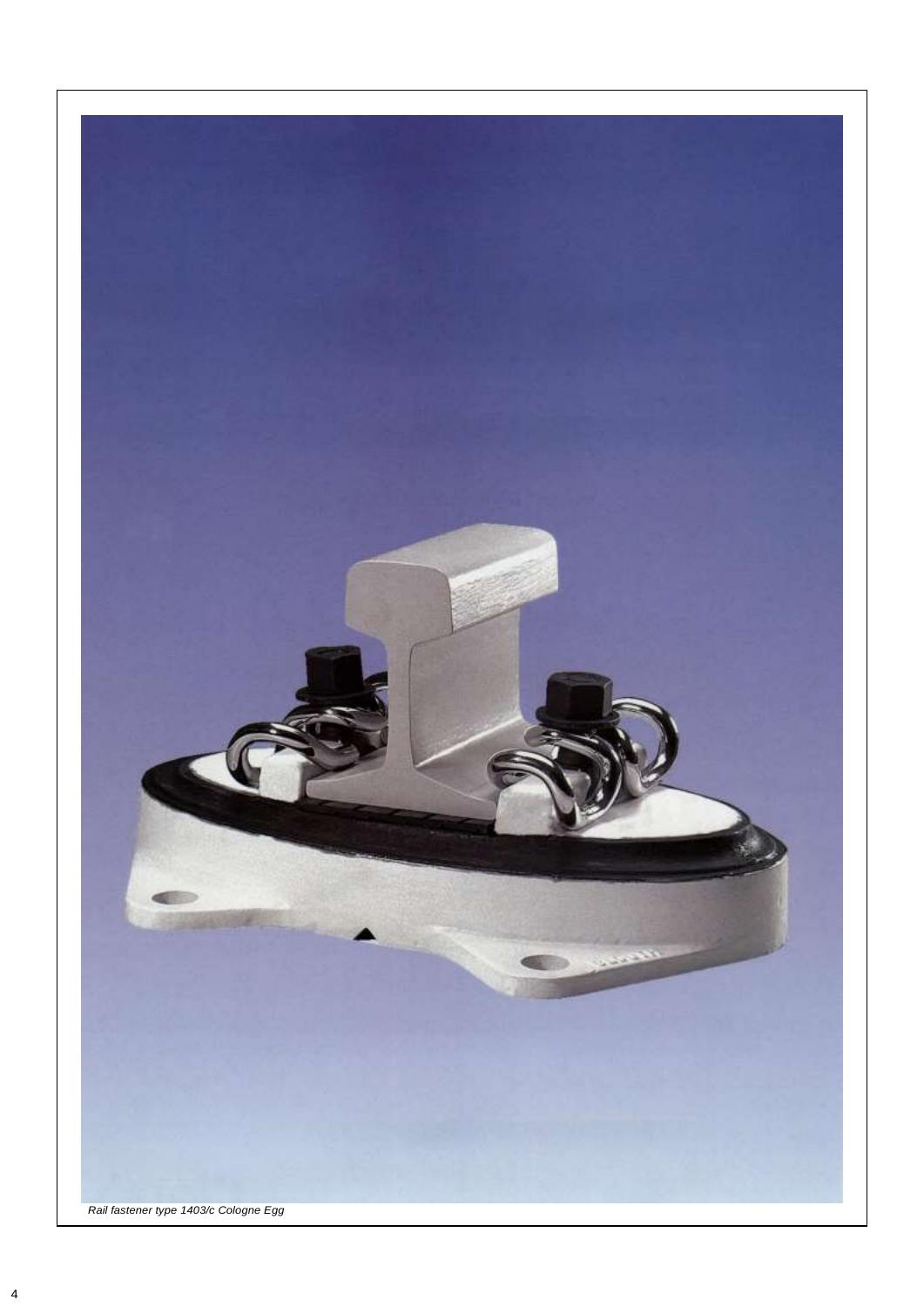

*Cologne Egg, type '052 on timber sleepers*



*Cologne Egg on the Sydney Harbour Bridge Cologne Egg, type CF1572 on concrete*

#### **Cologne Egg**®

The rail fastener type 1403/c Cologne Egg® is a one-piece, highly resilient rail support consisting of a top plate and a frame. These two components are durably vulcanized together by means of a rubber collar. This ensures a high resistance to slipping and lateral displacement of the rails and thus a most accurate position of the track. Cologne Egg® rail fasteners are distinguished from other systems by a structure-borne noise isolation in all six degrees of freedom. Due to the low dynamic stiffening of natural rubber (NR),



*Cologne Egg on a concrete base*



 *longitudinal plinths*

the Cologne Egg® fastener achieves high insertion loss values. These properties will not be affected by low temperatures.

As the main load direction is vertical, the rubber collar of the Cologne Egg® fastener is exposed to compression shear stress. This leads to a linear spring characteristic, i.e. a constant stiffness of the fastener over a wide load range. Some fastener variants are available with a twostage spring characteristic. Compression shear stressing is appropriate for the material involved and will guarantee best mechanical properties of the elastomers and a long life of the rubber-to-metal bonding. The elastomers used are highly resistant to ageing and weathering. On request or for an installation in open tracks the rail fasteners will be provided with a high-quality anticorrosive paint. Should the stiffness requirements of the Cologne Egg® be changed due to changes in axle loads or speeds, the rubber collar can be renewed.

| <b>Materials</b>                     | Elastomer                                 | manly NR                                    |
|--------------------------------------|-------------------------------------------|---------------------------------------------|
|                                      | Metal                                     | GGG 40/40.3/50 (nodular graphite cast iron) |
|                                      | Surface finish                            | Zinc primer and top coat                    |
|                                      |                                           |                                             |
| Geometry (1)                         | Lateral adjustability                     | up to $+/- 15$ mm                           |
|                                      | Cant                                      | 1:20, 1/40, 0                               |
|                                      |                                           |                                             |
| <b>Rail fastenings</b>               | Vossloh                                   | e. g. Skl 12, Skl 3                         |
|                                      | Pandrol                                   | e. g. 'e' 1809, 'e' 18xx, 'e' 20xx          |
|                                      | Thyssen Krupp Hoesch                      | e. g. Kpo 3, Kpo 6                          |
|                                      |                                           |                                             |
| <b>Anchoring of fasteners</b>        | <b>Threaded bolts</b>                     | e. g. to DIN 976-B M $22/24 - 8.8$          |
| alternatively                        | Screw spikes (2)                          | e. g. 8/135, SS 8/150                       |
|                                      | Rail anchor                               | e. g. HRT, HRA, HRC (Hilti)                 |
|                                      |                                           |                                             |
| <b>Electrical insulation</b>         | Insulating resistance                     | $> 9 \times 10^9 \Omega$                    |
| <b>Deflection</b>                    | Spring excursion                          | $< 4.5$ mm                                  |
| <b>Dynamic stiffening</b>            | Ratio C <sub>dyn</sub> /C <sub>stat</sub> | < 1.5                                       |
| <b>Static stiffness of fasteners</b> | $C_{\text{stat}}$                         | $5 - 20$ kN/mm                              |

<sup>(1)</sup> not available with all fastener variants (2) e. g. together with Sdü 9/135 or 9/150 or equivalent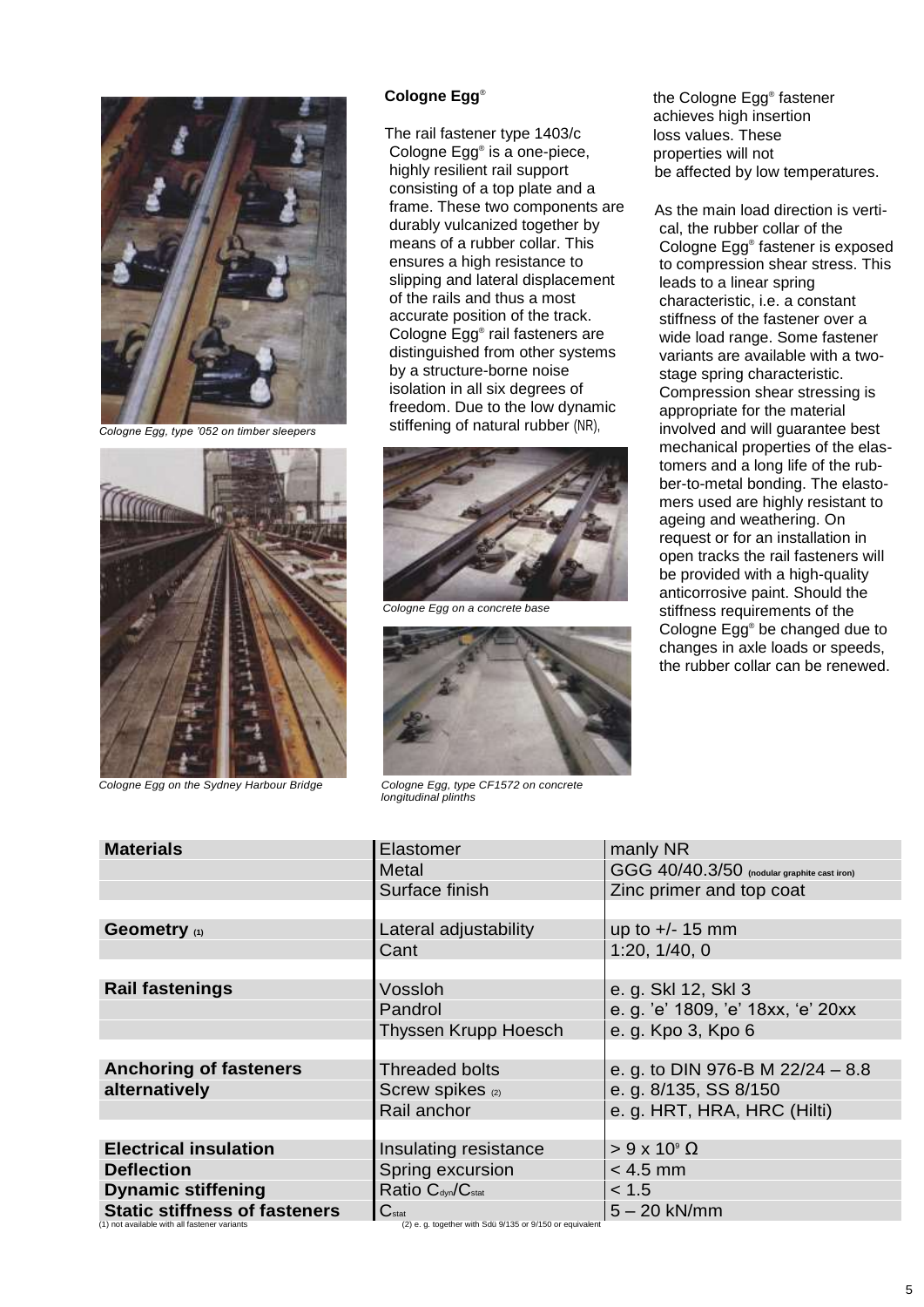

*Rail fastener type Cologne Egg for switches*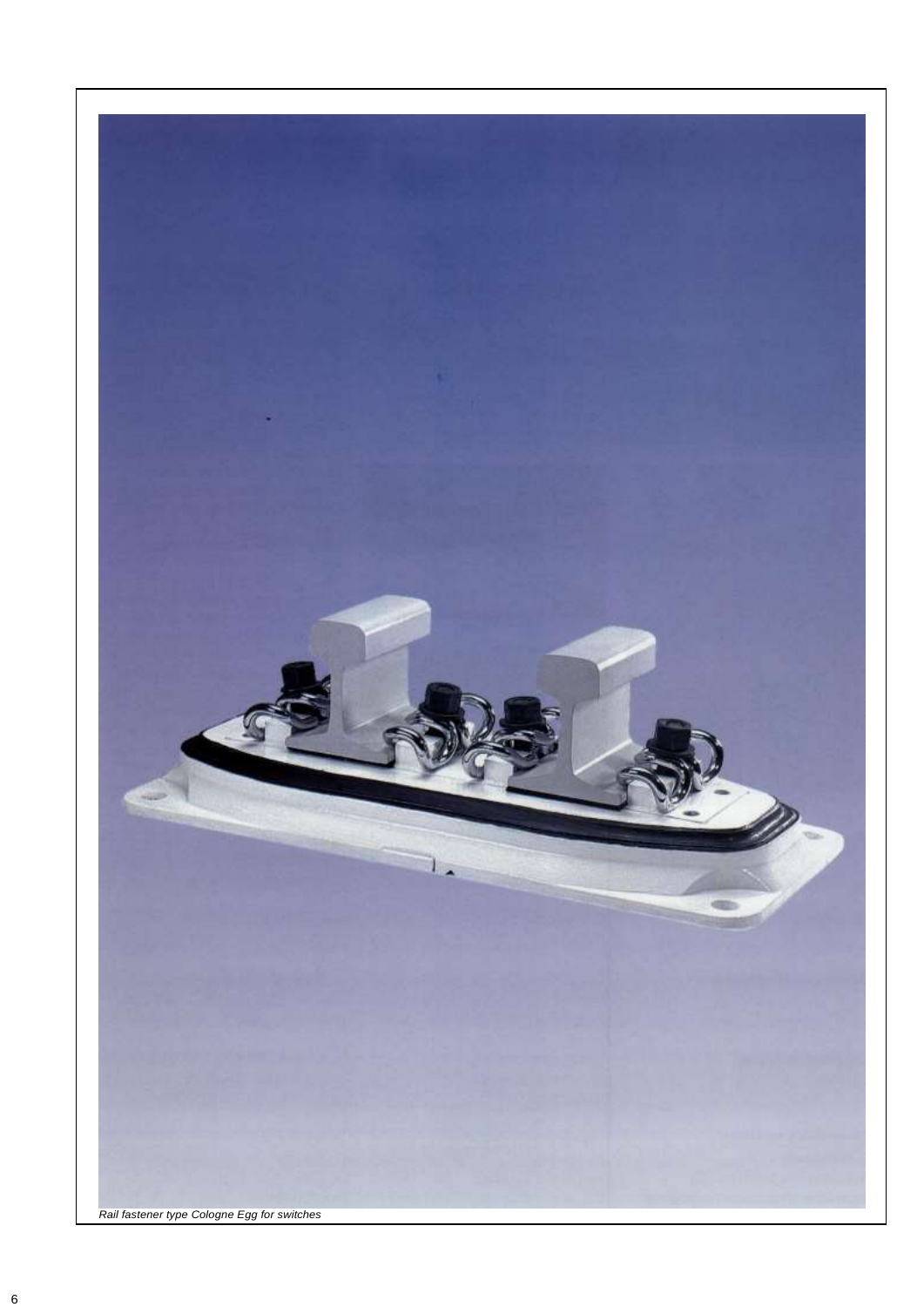

*Rail expansion joint with Cologne Egg*

#### **Cologne Egg for switches**

In addition to the conventional Cologne Egg type, several special types are available for different applications. Their structure and function correspond to those of the conventional Cologne Egg. These rail fastener are called Cologne Egg for switches and come in three fixed sizes. Their top plates are with zero cant and a cast in recess with three fixed lengths. The track components of the switches or crossing are attached by conventional means to rip plates (base plates). These are then bolted into the recess of the plate. This allows for easy and

simple interfacing of the switch or crossing to the Cologne Egg elastic fastener during track design and construction.

Possible applications:

- Frogs
- Base plates with guard rail fixing
- Switch blades/slide plates
- Stock rail supports
- Safety rails

Others applications:

- Crossings
- Rail expansion joints



**Derailment guard with Cologne Egg State Switch blade with Cologne Egg Contains a Switch blade with Cologne Egg** 



*Cologne Egg under switches*



The Cologne Egg fastener for switches ensures an effective, continuous vibration isolation, also in tracks with irregularities due to discontinuous running edges. These rail fasteners are easy to install. The elastomers employed are highly resistant to ageing, weathering and ozone.

| <b>Materials</b>                     | Elastomer                                 | mainly NR                        |
|--------------------------------------|-------------------------------------------|----------------------------------|
|                                      | Metal                                     | GGG 40/40.3/50                   |
|                                      | Surface finish                            | Zinc primer and top coat         |
|                                      |                                           |                                  |
| <b>Geometry</b>                      | Top plate recess                          | 126 mm x 561/731/871 mm          |
|                                      | Cant                                      | 0                                |
|                                      |                                           |                                  |
| <b>Rail fastenings</b>               | Free choice                               |                                  |
|                                      |                                           |                                  |
| <b>Anchoring of fasteners</b>        | <b>Threaded bolts</b>                     | e. g. to DIN 976-B M 22/24 - 8.8 |
|                                      |                                           |                                  |
| alternatively                        | Screw spikes (3)                          | e. g. 8/135, SS 8/150            |
|                                      | Rail anchor                               | e. g. HRT, HRA, HRC (Hilti)      |
|                                      |                                           |                                  |
| <b>Electrical insulation</b>         | Insulating resistance                     | $> 9 \times 10^9 \Omega$         |
| <b>Deflection</b>                    | Spring excursion                          | $<$ 3.5 mm                       |
| <b>Dynamic stiffening</b>            | Ratio C <sub>dyn</sub> /C <sub>stat</sub> | < 1.5                            |
| <b>Static stiffness of fasteners</b> | $C_{\text{stat}}$                         | $8 - 15$ kN/mm                   |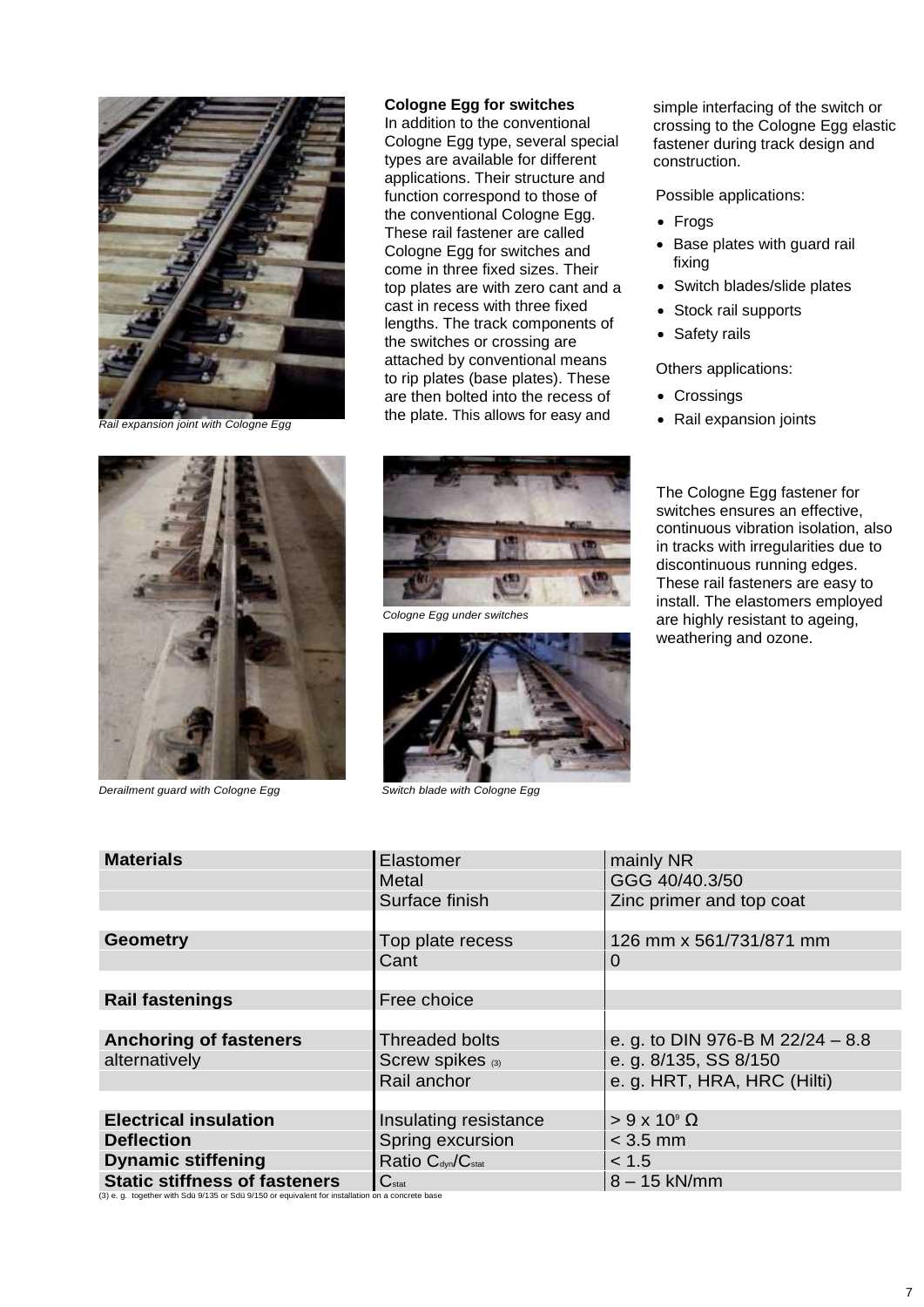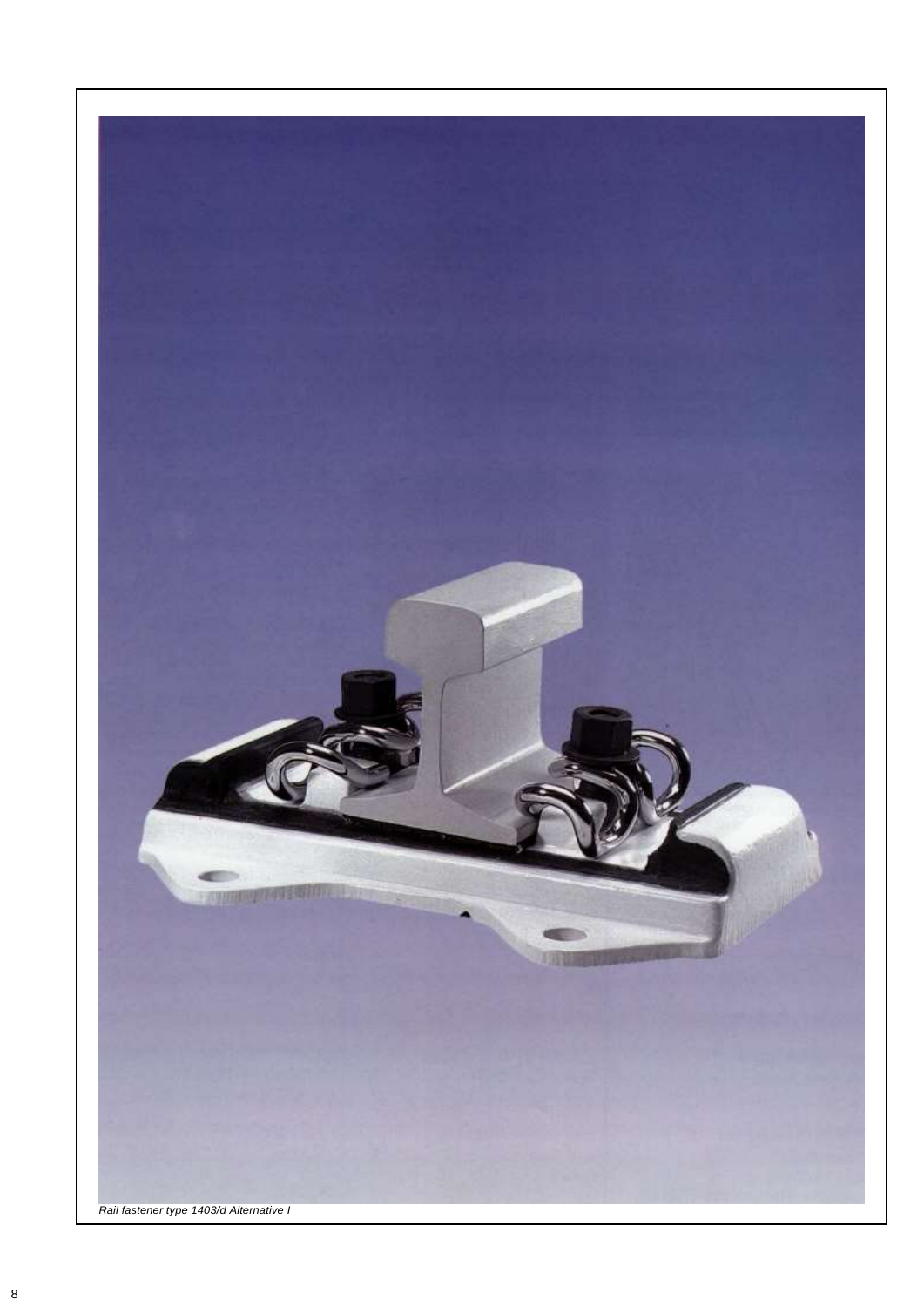

*Alternative I, type SL '092 on timber sleepers*

### with the outer frame encompassing the top plate on both ends, makes the unit failsafe.

Alternative I rail fasteners ensure the necessary resilience in all six degrees of freedom required in the reduces the dynamic stress

The design of the Alternative I,

**Alternative I** 

The rail fastener type 1403/d, Alternative I, is a one-piece rail support of low height and solidly vulcanized together by means of a rubber "boot". The bottom side of this rubber components of the fastener design and application. A laterally integrated uplift restraint

stabilizes the top plate.



*Alternative I on underpured socles Ballastless track with Alternative I*



*Alternative I, type SL '025 on a concrete base*



on the anchoring elements and the base. As the profiled rubber on the bottom side of the Alternative I fastener is only exposed to compression load, the spring characteristic will become more progressive in higher load ranges. This will also avoid excessive deflections in the event of a shorttime overloading of the rail fastener.

The material used for the metal components (spheroidal or nodular graphite cast iron) and a protective paint constitute an excellent protection against corrosion. In addition to this, a long-time condition of the elastomer in the installed rail fastener.

The rubber component of Alternative I rail fasteners can be renewed or exchanged in order to modify the stiffness of the fastener. In both cases, the metal parts can be reused.

| <b>Materials</b>                                                                                                                                   | Elastomer                                  | mainly NR                          |
|----------------------------------------------------------------------------------------------------------------------------------------------------|--------------------------------------------|------------------------------------|
|                                                                                                                                                    | Metal                                      | GGG 40/40.3/50                     |
|                                                                                                                                                    | Surface finish                             | Zinc primer and top coat           |
|                                                                                                                                                    |                                            |                                    |
| Geometry (4)                                                                                                                                       | Lateral adjustability                      | up to $+/- 15$ mm                  |
|                                                                                                                                                    | Cant                                       | 1:20, 1:40, 0                      |
|                                                                                                                                                    |                                            |                                    |
| <b>Rail fastenings</b>                                                                                                                             | Vossloh                                    | z. B. Skl 12, Skl 3                |
|                                                                                                                                                    | Pandrol                                    | z. B. 'e' 1809, 'e' 18xx, 'e' 20xx |
|                                                                                                                                                    | Thyssen Krupp Hoesch                       | z. B. Kpo 3, Kpo 6                 |
|                                                                                                                                                    |                                            |                                    |
| <b>Anchoring of fasteners</b>                                                                                                                      | <b>Threaded bolts</b>                      | e. g. to DIN 976-B M 22/24 - 8.8   |
| alternatively                                                                                                                                      | Screw spikes (5)                           | e. g. SS 8/135, SS 8/150           |
|                                                                                                                                                    | Rail anchor                                | e. g. HRT, HRA, HRC (Hilti)        |
|                                                                                                                                                    |                                            |                                    |
| <b>Electrical insulation</b>                                                                                                                       | Insulating resistance                      | $> 9 \times 10^9 \Omega$           |
| <b>Deflection</b>                                                                                                                                  | Spring excursion                           | $<$ 3 mm                           |
| <b>Dynamic stiffening</b>                                                                                                                          | Ration C <sub>dyn</sub> /C <sub>stat</sub> | < 1.5                              |
| <b>Static stiffness of fasteners</b>                                                                                                               | $C_{stat}$                                 | $8 - 30$ kN/mm                     |
| (5) e. q. together with Sdü 9/135 or Sdü 9/150 or equivalent for installation on a concretion base<br>(4) not available with all fastener variants |                                            |                                    |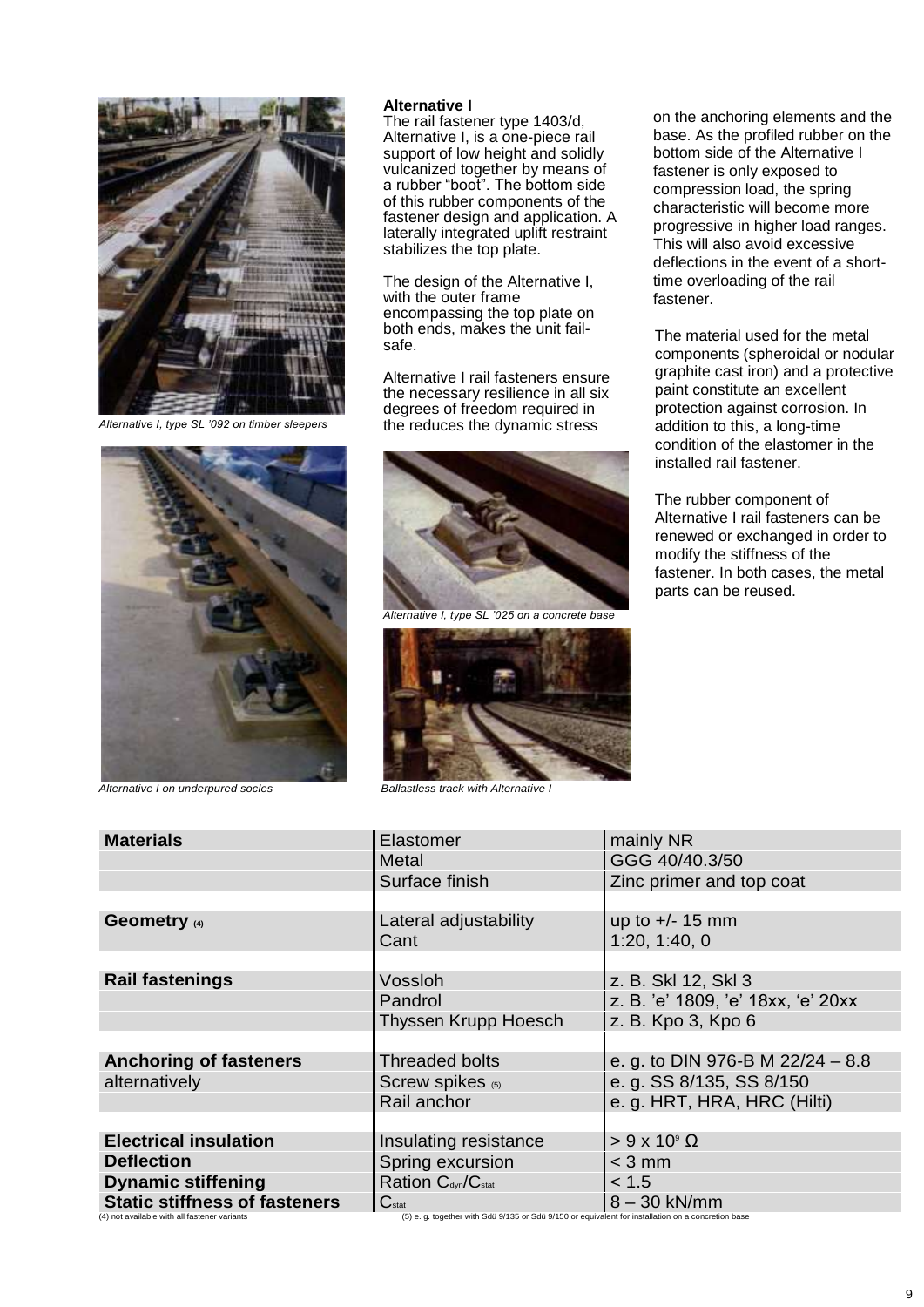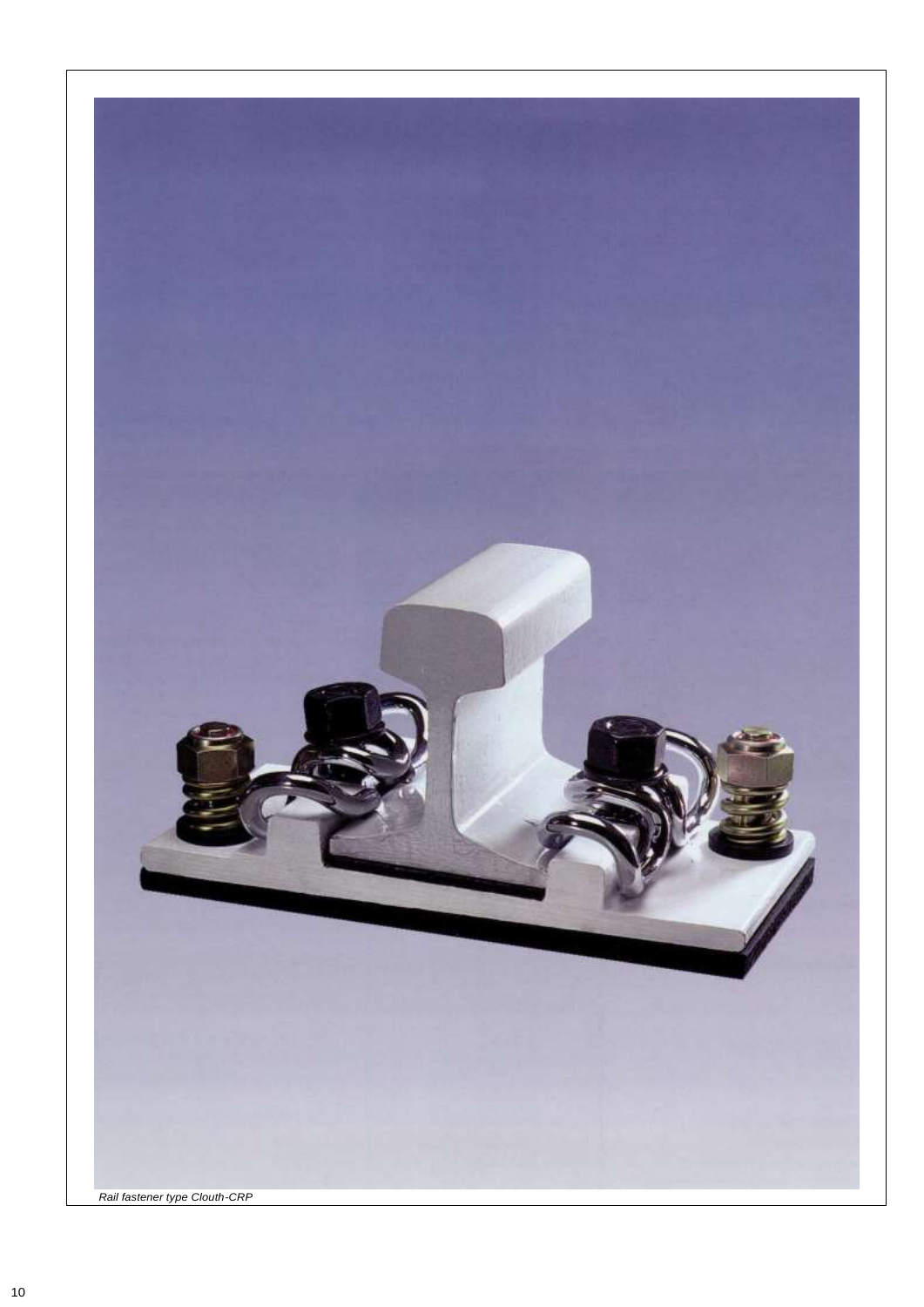



*CRP on an underpoured socle*

#### **CRP**

The rail fastener type CRP (Clouth-Rail-Pad) differs, as to structure and function, basically from the Cologne Egg and the Alternative I fastener types. CRP is a multipart rail support, consisting of a ribplate and a resilient rubber pad. This floating support is anchored to the base by means of heat-treated, threaded bolts or rail anchors and special torsion/compression spring.

Plastic collar-bushes insulate the ribplate from the anchoring elements and prevent stray or creep current flow.

The rubber pad is a composite of different elastomers. To enhance its wear resistance, the pad is provided with two wear resisting covers.

The rubber pads are dampingoptimized, thus ensuring a high acoustic efficiency of these rail fasteners, even at critical excitation frequencies. In order to cover different requirements as to axle loads and stiffnesses, these rail fasteners are available with resilient pads in various heights and stiffnesses.

The Clouth-CRP is a low-cost rail fastener of simple design, based on standard components. As the size and the properties of the rubber pad (e.g. bearing surface, form, thickness and elasticity) can be freely chosen in accordance with a ribplate, this rail fastener type offers solutions to a wide field of trackwork problems.

| <b>Materials</b>                     | Elastomer                                 | EPDM, SBR/CR                                         |
|--------------------------------------|-------------------------------------------|------------------------------------------------------|
|                                      | Metal $(6)$                               | z. B. rolled steel                                   |
|                                      | Surface finish                            |                                                      |
|                                      |                                           |                                                      |
| <b>Geometry</b>                      | Lateral adjustability                     |                                                      |
|                                      | Cant                                      | 1:20, 1:40, 0                                        |
|                                      |                                           |                                                      |
| <b>Rail fastenings</b>               | Vossloh                                   | e. g. Skl 12, Skl 3                                  |
| alternatively                        | Pandrol                                   | e. g. 'e' 1809, 'e' 18xx, 'e' 20xx                   |
|                                      | Thyssen Krupp Hoesch                      | e. g. Kpo 3, Kpo 6                                   |
|                                      |                                           |                                                      |
| <b>Anchoring of fasteners</b>        | <b>Threaded bolts</b>                     | e. g. to DIN 976-B M<br>$22/24 \times 220/240 - 8.8$ |
|                                      |                                           |                                                      |
| alternatively                        | Rail anchor                               | e. g. HRT, HRA, HRC (Hilti)                          |
|                                      |                                           |                                                      |
| <b>Electrical insulation</b>         | Insulating resistance                     | $> 9 \times 10^9 \Omega$                             |
| <b>Deflection</b>                    | Spring excursion                          | $< 3.5$ mm                                           |
| <b>Dynamic stiffening</b>            | Ratio C <sub>dyn</sub> /C <sub>stat</sub> | < 2                                                  |
| <b>Static stiffness of fasteners</b> | $C_{stat}$                                | $6 - 25$ kN/mm                                       |

(6) Standard ribplates can be used